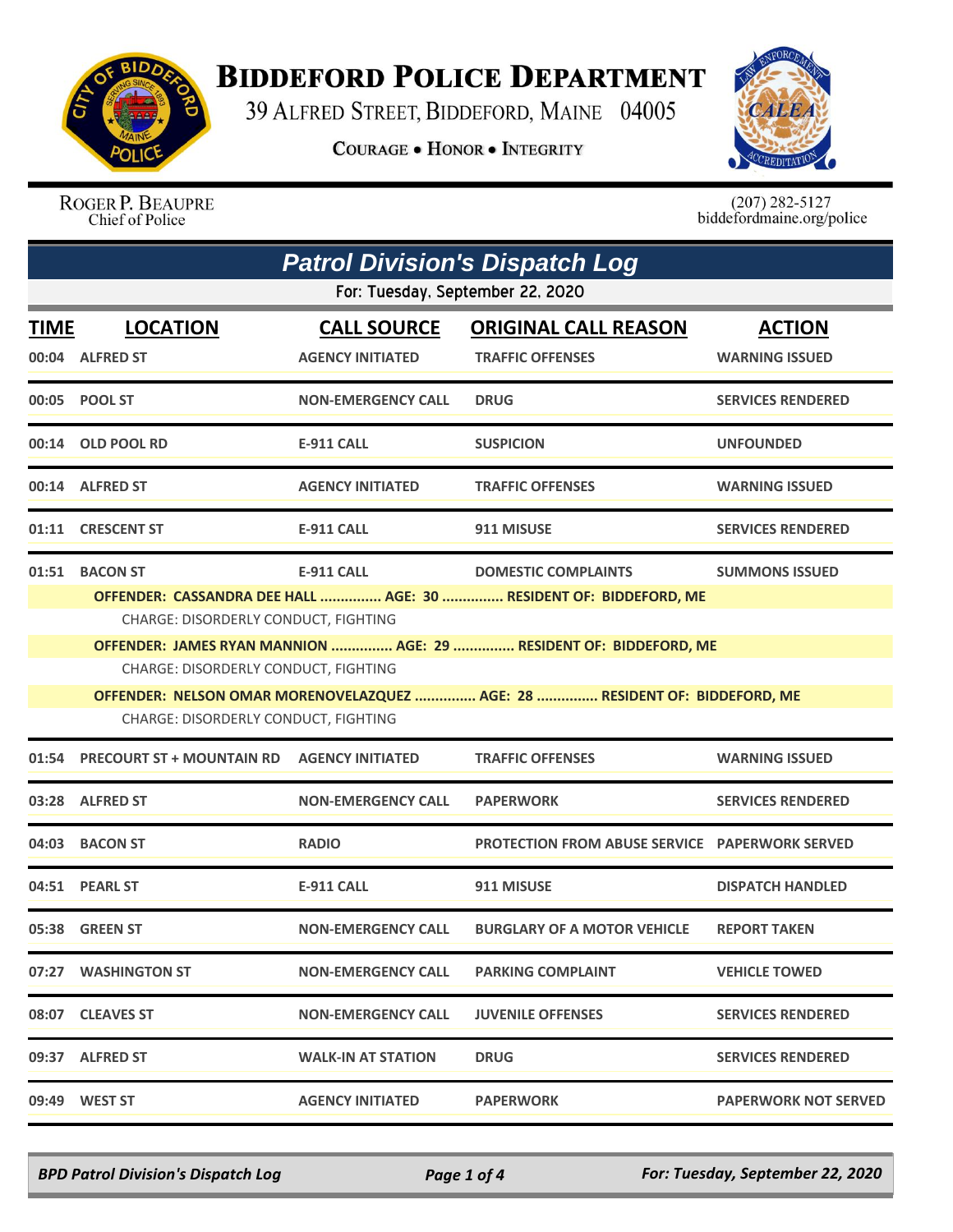| <b>TIME</b> | <b>LOCATION</b><br>10:07 ALFRED ST | <b>CALL SOURCE</b><br><b>NON-EMERGENCY CALL</b> | <b>ORIGINAL CALL REASON</b><br><b>DRUNKENNESS</b> | <b>ACTION</b><br><b>FIELD INTERVIEW</b> |
|-------------|------------------------------------|-------------------------------------------------|---------------------------------------------------|-----------------------------------------|
|             | 10:18 MASON ST + ELM ST            | <b>WALK-IN AT STATION</b>                       | <b>BURGLARY OF A MOTOR VEHICLE</b>                | <b>REPORT TAKEN</b>                     |
|             | 10:28 PEARL ST                     | <b>RADIO</b>                                    | <b>BLASTING</b>                                   | <b>NO ACTION REQUIRED</b>               |
|             | 10:50 BACON ST                     | <b>WALK-IN AT STATION</b>                       | <b>CRIM THREAT / TERRORIZING</b>                  | <b>REPORT TAKEN</b>                     |
|             | 10:50 ALFRED ST                    | <b>WALK-IN AT STATION</b>                       | <b>PAPERWORK</b>                                  | <b>PAPERWORK SERVED</b>                 |
|             | 11:02 ORCHARD ST                   | <b>OTHER</b>                                    | <b>PAPERWORK</b>                                  | <b>SERVICES RENDERED</b>                |
|             | 11:38 ALFRED ST                    | <b>NON-EMERGENCY CALL</b>                       | <b>RECOVERED STOLEN PROPERTY</b>                  | <b>SERVICES RENDERED</b>                |
|             | 11:43 HILL ST                      | <b>AGENCY INITIATED</b>                         | <b>TRAFFIC OFFENSES</b>                           | <b>NO ACTION REQUIRED</b>               |
|             | 11:45 GRAHAM ST                    | <b>E-911 CALL</b>                               | 911 MISUSE                                        | <b>DISPATCH HANDLED</b>                 |
| 11:53       | <b>HORRIGAN CT</b>                 | <b>NON-EMERGENCY CALL</b>                       | <b>SUSPICION</b>                                  | <b>SERVICES RENDERED</b>                |
| 12:20       | <b>BOULDER WAY</b>                 | <b>WALK-IN AT STATION</b>                       | <b>PAPERWORK</b>                                  | <b>SERVICES RENDERED</b>                |
| 12:36       | <b>UNION ST</b>                    | <b>NON-EMERGENCY CALL</b>                       | <b>ARTICLES LOST/FOUND</b>                        | <b>REPORT TAKEN</b>                     |
|             | 12:51 WESTERN AVE                  | <b>E-911 CALL</b>                               | 911 MISUSE                                        | <b>SERVICES RENDERED</b>                |
| 13:00       | <b>BIRCH ST</b>                    | <b>WALK-IN AT STATION</b>                       | <b>PAPERWORK</b>                                  | <b>SERVICES RENDERED</b>                |
|             | 13:31 HILLS BEACH RD               | <b>E-911 CALL</b>                               | 911 MISUSE                                        | <b>NEGATIVE CONTACT</b>                 |
|             | 13:38 ALFRED ST                    | <b>NON-EMERGENCY CALL</b>                       | <b>DRUG</b>                                       | <b>SERVICES RENDERED</b>                |
|             | 13:40 ALFRED ST                    | <b>E-911 CALL</b>                               | 911 MISUSE                                        | <b>SERVICES RENDERED</b>                |
|             | 13:54 ALFRED ST                    | <b>E-911 CALL</b>                               | 911 MISUSE                                        | <b>NO ACTION REQUIRED</b>               |
|             | 14:22 ALFRED ST                    | <b>NON-EMERGENCY CALL</b>                       | <b>DISTURBANCE / NOISE</b>                        | <b>NEGATIVE CONTACT</b>                 |
|             | 15:10 SUMMER ST                    | <b>E-911 CALL</b>                               | <b>CIVIL COMPLAINT</b>                            | <b>SERVICES RENDERED</b>                |
|             | 15:32 SOUTH ST                     | <b>NON-EMERGENCY CALL</b>                       | <b>SUSPICION</b>                                  | <b>REPORT TAKEN</b>                     |
|             | 15:44 PROSPECT ST                  | <b>NON-EMERGENCY CALL</b>                       | <b>CHECK WELFARE</b>                              | <b>SERVICES RENDERED</b>                |
|             | 15:50 ALFRED ST                    | <b>AGENCY INITIATED</b>                         | <b>TRAFFIC OFFENSES</b>                           | <b>VSAC ISSUED</b>                      |
|             | 15:59 STATE ST                     | <b>NON-EMERGENCY CALL</b>                       | <b>ASSIST OTHER AGENCY</b>                        | <b>NO ACTION REQUIRED</b>               |
|             | 16:10 POOL ST                      | <b>NON-EMERGENCY CALL</b>                       | <b>CHECK WELFARE</b>                              | <b>SERVICES RENDERED</b>                |

*BPD Patrol Division's Dispatch Log Page 2 of 4 For: Tuesday, September 22, 2020*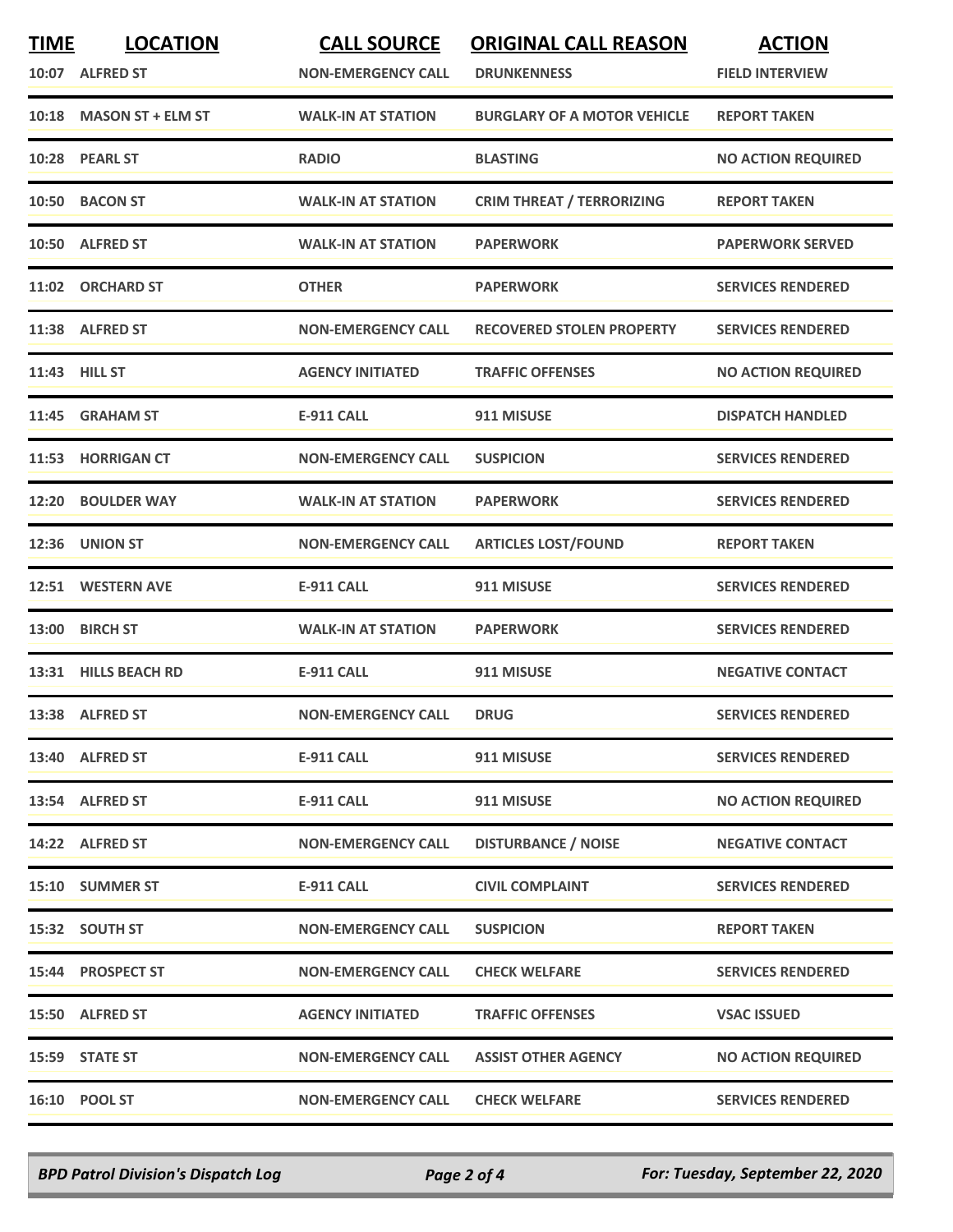| <b>TIME</b> | <b>LOCATION</b><br>16:17 ALFRED ST | <b>CALL SOURCE</b><br><b>AGENCY INITIATED</b> | <b>ORIGINAL CALL REASON</b><br><b>TRAFFIC OFFENSES</b> | <b>ACTION</b><br><b>WARNING ISSUED</b> |
|-------------|------------------------------------|-----------------------------------------------|--------------------------------------------------------|----------------------------------------|
|             | 16:21 WEST ST                      | <b>NON-EMERGENCY CALL</b>                     | <b>SUSPICION</b>                                       | <b>SERVICES RENDERED</b>               |
|             | 16:25 SOUTH ST + VILLAGE LN        | <b>AGENCY INITIATED</b>                       | <b>TRAFFIC OFFENSES</b>                                | <b>WARNING ISSUED</b>                  |
|             | 16:49 POOL ST                      | <b>AGENCY INITIATED</b>                       | <b>TRAFFIC OFFENSES</b>                                | <b>WARNING ISSUED</b>                  |
|             | 17:18 BIRCH ST                     | <b>AGENCY INITIATED</b>                       | <b>PAPERWORK</b>                                       | <b>NEGATIVE CONTACT</b>                |
|             | 17:19 ELM ST                       | <b>NON-EMERGENCY CALL</b>                     | <b>DISTURBANCE / NOISE</b>                             | <b>FIELD INTERVIEW</b>                 |
| 17:24       | <b>ALFRED ST</b>                   | <b>NON-EMERGENCY CALL</b>                     | <b>TRAINING DISPATCH</b>                               | <b>DISPATCH HANDLED</b>                |
|             | 17:50 ALFRED ST + MARINER WAY      | <b>NON-EMERGENCY CALL</b>                     | <b>ALL OTHER</b>                                       | <b>SERVICES RENDERED</b>               |
|             | 18:12 POOL ST                      | <b>NON-EMERGENCY CALL</b>                     | <b>ILLEGAL BURN</b>                                    | <b>EXTINGUISHED</b>                    |
|             | 18:12 ALFRED ST                    | <b>NON-EMERGENCY CALL</b>                     | <b>DISTURBANCE / NOISE</b>                             | <b>SERVICES RENDERED</b>               |
|             | 18:27 BACON ST                     | <b>NON-EMERGENCY CALL</b>                     | <b>MESSAGE DELIVERY</b>                                | <b>SERVICES RENDERED</b>               |
|             | 19:00 ALFRED ST + WELLSPRING RD    | <b>AGENCY INITIATED</b>                       | <b>TRAFFIC OFFENSES</b>                                | <b>WARNING ISSUED</b>                  |
|             | 19:04 SHOPS WAY                    | <b>E-911 CALL</b>                             | 911 MISUSE                                             | <b>SERVICES RENDERED</b>               |
|             | 19:13 ELM ST                       | <b>NON-EMERGENCY CALL</b>                     | <b>TRESPASSING</b>                                     | <b>FIELD INTERVIEW</b>                 |
|             | <b>19:36 MAIN ST</b>               | <b>NON-EMERGENCY CALL</b>                     | <b>SUSPICION</b>                                       | <b>SERVICES RENDERED</b>               |
|             | 19:40 ELM ST                       | <b>E-911 CALL</b>                             | <b>DRUNKENNESS</b>                                     | <b>SERVICES RENDERED</b>               |
|             | 20:00 ELM ST                       | <b>NON-EMERGENCY CALL</b>                     | <b>HARASSMENT</b>                                      | <b>UNFOUNDED</b>                       |
|             | 20:11 ALFRED ST                    | <b>AGENCY INITIATED</b>                       | <b>DISABLED VEHICLE</b>                                | <b>SERVICES RENDERED</b>               |
|             | 20:14 ALFRED ST                    | <b>NON-EMERGENCY CALL</b>                     | <b>SUSPICION</b>                                       | <b>WARNING ISSUED</b>                  |
|             | 20:57 ELM ST                       | <b>NON-EMERGENCY CALL</b>                     | <b>SUSPICION</b>                                       | <b>GONE ON ARRIVAL</b>                 |
|             | 21:19 ALFRED ST                    | <b>AGENCY INITIATED</b>                       | <b>TRAFFIC OFFENSES</b>                                | <b>WARNING ISSUED</b>                  |
|             | 21:21 POOL ST + SEVIGNY AVE        | <b>AGENCY INITIATED</b>                       | <b>TRAFFIC OFFENSES</b>                                | <b>WARNING ISSUED</b>                  |
|             | 21:33 HILL ST                      | <b>NON-EMERGENCY CALL</b>                     | <b>MISSING PERSON</b>                                  | <b>SERVICES RENDERED</b>               |
|             | 21:56 ALFRED ST                    | <b>NON-EMERGENCY CALL</b>                     | <b>MENTAL ILLNESS CASES</b>                            | <b>REPORT TAKEN</b>                    |
|             | 23:25 ALFRED ST                    | <b>NON-EMERGENCY CALL</b>                     | <b>CHECK WELFARE</b>                                   | <b>SERVICES RENDERED</b>               |

*BPD Patrol Division's Dispatch Log Page 3 of 4 For: Tuesday, September 22, 2020*